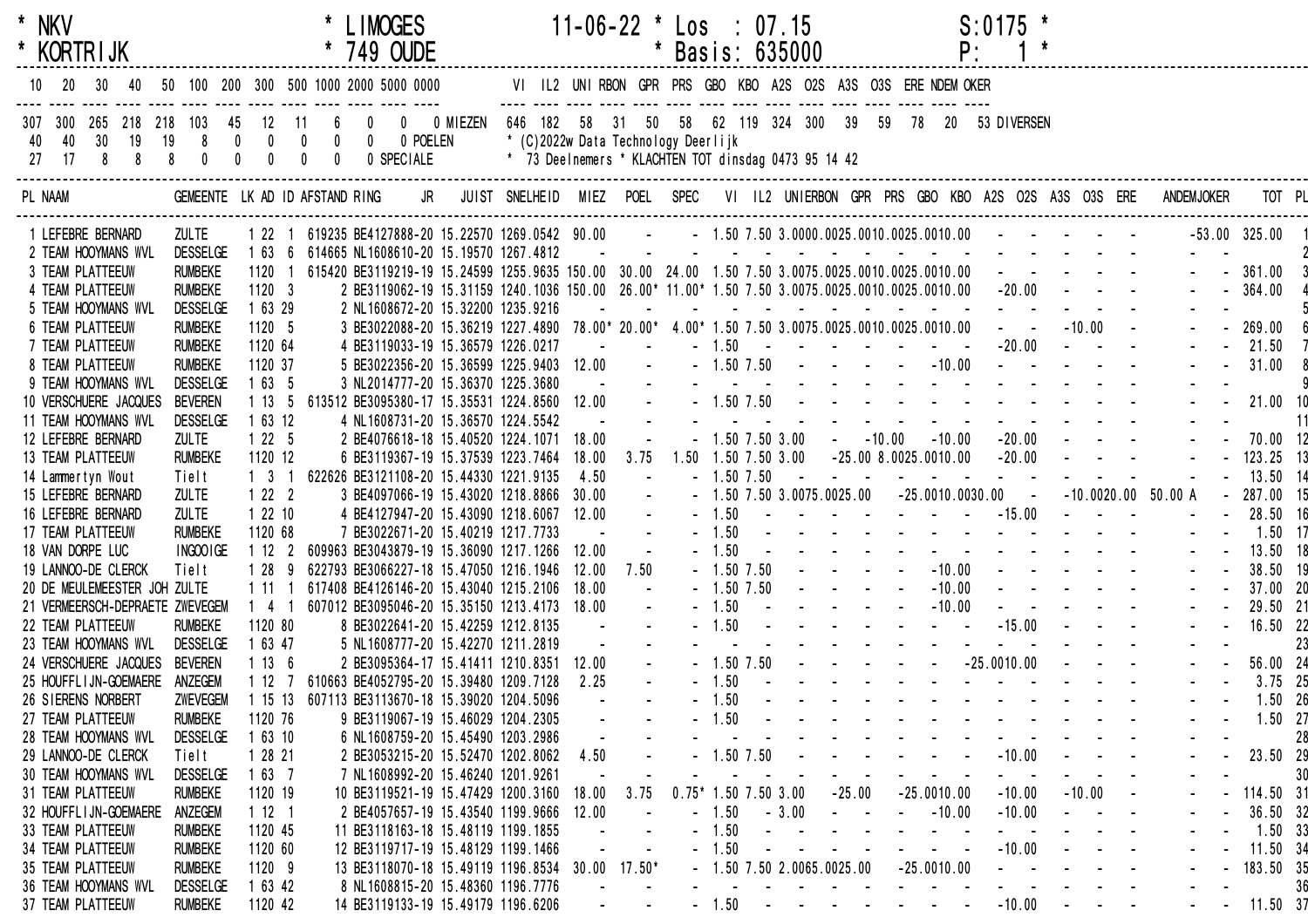| * | <b>NKV</b> |  |
|---|------------|--|
| * | KORTR I JK |  |

| <b>KORIRIJK</b>                 |                 |                     | 749 OUDE                                         |    |                |       |                |                | Basis: 635000                                       |          |                | Ρ.                                                                       |          |                                                             |          |                   |           |        |
|---------------------------------|-----------------|---------------------|--------------------------------------------------|----|----------------|-------|----------------|----------------|-----------------------------------------------------|----------|----------------|--------------------------------------------------------------------------|----------|-------------------------------------------------------------|----------|-------------------|-----------|--------|
| PL NAAM                         |                 |                     | GEMEENTE LK AD ID AFSTAND RING                   | JR | JUIST SNELHEID | MIEZ  | POEL SPEC      |                | VI IL2 UNIERBON GPR PRS GBO KBO A2S O2S A3S O3S ERE |          |                |                                                                          |          |                                                             |          | <b>ANDEMJOKER</b> |           | TOT PL |
|                                 |                 |                     |                                                  |    |                |       | $\mathbf{u}$ . |                |                                                     |          |                |                                                                          |          |                                                             |          |                   | 31.00 38  |        |
| <b>38 TEAM PLATTEEUW</b>        | <b>RUMBEKE</b>  | 1120 25             | 15 BE3022030-20 15.49439 1195.6132 12.00         |    |                |       |                |                | $-1.50$ 7.50 $  -$                                  |          |                | $-10.00$                                                                 |          |                                                             |          |                   |           |        |
| 39 TEAM HOOYMANS WVL            | <b>DESSELGE</b> | 1 63 30             | 9 NL1608826-20 15.49210 1195.0326                |    |                |       |                | $-1.50$        |                                                     |          |                |                                                                          |          | $-10.00$                                                    |          |                   | 11.50 40  | 39     |
| 40 DE MEULEMEESTER JOH ZULTE    |                 | 1119                | 2 BE4126171-20 15.51430 1194.8676                |    |                |       |                |                |                                                     |          |                | $\sim$ $-$                                                               |          |                                                             |          |                   |           |        |
| 41 DEWAELE - DESEYN             | INGOOIGE        | 4 1                 | 609515 BE3000024-20 15.45290 1193.9959 30.00     |    |                |       | $7.50*$        | $-1.50$ 7.50   |                                                     | $-25.00$ |                | $-25.0010.00$                                                            |          |                                                             |          |                   | 106.50 41 |        |
| 42 LEFEBRE BERNARD              | <b>ZULTE</b>    | 1227                | 5 BE4097080-19 15.53380 1193.9745 18.00          |    |                |       |                | $-1.50$        |                                                     |          |                |                                                                          |          |                                                             |          |                   | 19.50 42  |        |
| 43 TEAM HOOYMANS WVL            | <b>DESSELGE</b> | 1633                | 10 NL2014738-20 15.50080 1193.2153               |    |                |       |                | $-1.50$        |                                                     |          |                |                                                                          |          |                                                             |          |                   |           | 43     |
| 44 LEFEBRE BERNARD              | <b>ZULTE</b>    | 1 22 14             | 6 BE4076629-18 15.54170 1192.4800                |    |                |       |                |                |                                                     |          |                |                                                                          |          | $-10.00$                                                    |          |                   | 11.50 44  |        |
| 45 DESIMPEL GEERT               | <b>INGELMUN</b> | 9 <sub>2</sub>      | 616734 BE3075918-19 15.52160 1192.2941           |    |                | 18.00 |                | $-1.50$ 7.50   |                                                     |          |                |                                                                          |          |                                                             |          |                   | 27.00 45  |        |
| 46 VERMEERSCH-DEPRAETE ZWEVEGEM |                 | 4 <sup>2</sup>      | 2 BE3071317-19 15.44400 1190.9980                |    |                | 18.00 |                | 1.50           |                                                     |          |                | $-10.0025.0010.00$                                                       |          |                                                             |          |                   | 64.50 46  |        |
| 47 TEAM HOOYMANS WVL            | <b>DESSELGE</b> | 1 63 55             | 11 NL1608635-20 15.51060 1190.9804               |    |                |       |                |                |                                                     |          |                |                                                                          |          |                                                             |          |                   |           | 47     |
| <b>48 TEAM PLATTEEUW</b>        | <b>RUMBEKE</b>  | 1120 34             | 16 BE3119718-19 15.51579 1190.4481 12.00         |    |                |       |                | 1.50 7.50      |                                                     |          |                | $-10.00$                                                                 |          | $-10.00$                                                    | $-10.00$ |                   | 51.00 48  |        |
| 49 GOETHALS Carl                | ZWEVEGEM        | 1109                | 607014 BE3001032-20 15.45210 1189.4073           |    |                |       |                | 1.50           |                                                     |          |                | $\mathbf{u} = \mathbf{u} \cdot \mathbf{u}$                               |          |                                                             |          |                   | 1.50 49   |        |
| 50 VERSCHELDE MARC              | <b>ZULTE</b>    | 112                 | 619152 BE4097415-19 15.55442 1188.9925 30.00     |    |                |       |                | 1.50 7.50      |                                                     |          |                | $-10.00$                                                                 |          |                                                             |          |                   | 49.00 50  |        |
| 51 DEVLAMINCK ERIC              | <b>HULSTE</b>   | 110                 | 614066 BE3003019-19 15.51280 1188.9751           |    |                |       |                | 1.50           |                                                     |          |                |                                                                          |          |                                                             |          |                   | 1.50 51   |        |
| 52 HUYS KAREN                   | <b>DEERLIJK</b> | 1153                | 607075 BE3011327-20 15.45360 1188.9444           |    |                | 12.00 |                | $-1.50$ $7.50$ |                                                     |          |                |                                                                          |          |                                                             |          |                   | 21.00 52  |        |
| 53 SIERENS NORBERT              | ZWEVEGEM        | 1 15 10             | 2 BE3071548-19 15.46070 1187.8169                |    |                | 18.00 |                | $-1.50$ 7.50   |                                                     |          |                |                                                                          |          | $-10.00$                                                    |          |                   | 37.00 53  |        |
| 54 DECLERCK Philip              | AVELGEM         | 5 5                 | 604836 BE3091752-19 15.44130 1187.7773           |    |                |       |                | 1.50           |                                                     |          |                |                                                                          |          |                                                             |          |                   | 1.50 54   |        |
| 55 VANDEPUTTE JOSEPH            | <b>ZULTE</b>    | 1126                | 619064 BE4207503-20 15.56280 1187.1593           |    |                |       |                | 1.50           |                                                     |          |                |                                                                          |          |                                                             |          |                   | 1.50 55   |        |
| 56 De Ketele Marc               | Bavikhov        | 2 <sub>1</sub>      | 612809 BE3015129-18 15.51230 1186.7327 12.00     |    |                |       |                | $-1.50$ 7.50   |                                                     |          |                |                                                                          |          |                                                             |          |                   | 21.00 56  |        |
| 57 TEAM PLATTEEUW               | <b>RUMBEKE</b>  | 1120 38             | 17 BE3022296-20 15.53459 1186.3175               |    |                | 12.00 |                | $-1.50$ 7.50   |                                                     |          |                | $-10.0020.00$                                                            |          |                                                             |          |                   | 51.00 57  |        |
| 58 TEAM HOOYMANS WVL            | <b>DESSELGE</b> | 1 63 56             | 12 NL1608746-20 15.53200 1185.8489               |    |                |       |                |                |                                                     |          |                |                                                                          |          |                                                             |          |                   |           | 58     |
| 59 DEFOORT - DECLERCQ DEERLIJK  |                 | 156                 | 610709 BE3013232-20 15.50160 1185.2290           |    |                |       |                | $-1.50$        |                                                     |          |                |                                                                          |          |                                                             |          |                   | 1.50 59   |        |
| 60 DEJAGER PATRIEK              | <b>DEERLIJK</b> | 6 <sup>2</sup>      | 607961 BE3012569-20 15.48000 1185.1092           |    |                | 12.00 |                | 1.50           |                                                     |          |                |                                                                          |          |                                                             |          |                   | 13.50 60  |        |
| 61 HOUFFLIJN-GOEMAERE           | ANZEGEM         | 1126                | 3 BE4036385-18 15.50180 1185.0631                |    |                | 2.25  |                | 1.50           |                                                     |          |                |                                                                          |          |                                                             |          |                   | $3.75$ 61 |        |
| 62 TEAM HOOYMANS WVL            | <b>DESSELGE</b> | 1 63 53             | 13 NL2014782-20 15.53510 1184.6680               |    |                |       |                |                |                                                     |          |                |                                                                          |          |                                                             |          |                   |           | 62     |
| 63 DE MEULEMEESTER JOH ZULTE    |                 | 1116                | 3 BE4097755-19 15.56220 1184.2107                |    |                | 12.00 |                | $-1.50$        |                                                     |          | <b>Service</b> |                                                                          |          |                                                             |          |                   | 13.50 63  |        |
| 64 LEFEBRE BERNARD              | <b>ZULTE</b>    | 1 22 11             | 7 BE4127961-20 15.57580 1184.0812                |    |                | 12.00 |                | 1.50           |                                                     |          |                | $\mathbf{u} = \mathbf{u} + \mathbf{u}$ , where $\mathbf{u} = \mathbf{u}$ |          |                                                             | $-10.00$ |                   | 23.50 64  |        |
| 65 Lammertyn Wout               | Tielt           | $1 \quad 3 \quad 3$ | 2 BE3121180-20 16.01010 1183.6621                |    |                | 4.50  |                | 1.50 7.50      |                                                     |          |                |                                                                          |          |                                                             |          |                   | 13.50 65  |        |
| 66 BUYSE Jacques                | Moorsele        | 6 2                 | 606105 BE3006691-18 15.47060 1183.5677           |    |                | 4.50  |                | 1.50           |                                                     |          |                |                                                                          |          |                                                             |          |                   | 6.0066    |        |
| 67 VERRIEST JAN                 | <b>HELKIJN</b>  | 44                  | 598366 BE3080530-20 15.41000 1182.5415           |    |                | 18.00 |                | $-1.50$ 7.50   |                                                     |          |                | $-25.0010.00$                                                            |          |                                                             |          |                   | 62.00 67  |        |
| 68 HOUFFL I JN-GOEMAERE         | ANZEGEM         | 1 12 12             | 4 BE4057673-19 15.51260 1182.4624                |    |                | 2.25  |                | $-1.50$        |                                                     |          |                |                                                                          |          |                                                             |          |                   | 3.7568    |        |
| 69 LEFEBRE BERNARD              | <b>ZULTE</b>    | 12216               | 8 BE4097058-19 15.58460 1182.2726                |    |                |       |                | 1.50           |                                                     |          |                |                                                                          |          | $-10.00$                                                    |          |                   | 11.50 69  |        |
| 70 BUYSE Jacques                | Moorsele        | 6 6                 | 2 BE3019446-20 15.47450 1182.0673                |    |                | 4.50  |                | 1.50           |                                                     |          |                |                                                                          |          |                                                             |          |                   | $6.00$ 70 |        |
| <b>71 TEAM PLATTEEUW</b>        | <b>RUMBEKE</b>  | 1120 36             | 18 BE3022291-20 15.56099 1180.8544               |    |                | 12.00 |                | $1.50$ $7.50$  |                                                     |          |                | $-10.00$                                                                 |          | $-10.00$                                                    |          |                   | 41.00 71  |        |
| 72 GOETHALS CHRIS               | <b>MARKE</b>    | 42                  | 603397 BE3121872-20 15.46020 1180.7390           |    |                | 4.50  |                | 1.50 7.50      |                                                     |          |                |                                                                          |          |                                                             |          |                   | 13.50 72  |        |
| 73 TEAM HOOYMANS WVL            | <b>DESSELGE</b> | 63 34               | 14 NL2014771-20 15.56040 1179.6283               |    |                |       |                |                |                                                     |          |                |                                                                          |          |                                                             |          |                   |           | 73     |
| 74 VERSCHUERE JACQUES           | Beveren         | 1133                | 3 BE3040417-16 15.55151 1179.2600 30.00          |    |                |       |                | $-1.50$ 7.50   |                                                     | $-25.00$ |                | $-25.0010.00$                                                            |          |                                                             |          |                   | 99.00 74  |        |
| 75 TEAM PLATTEEUW               | <b>RUMBEKE</b>  | 1120 79             | 19 BE3118258-18 15.57249 1178.0290               |    |                |       |                | 1.50           |                                                     |          |                |                                                                          | $-20.00$ |                                                             |          |                   | 21.50 75  |        |
| 76 SIERENS NORBERT              | ZWEVEGEM        | 1158                | 3 BE3010356-17 15.50300 1177.7168                |    |                | 18.00 |                | $-1.50$ $7.50$ |                                                     |          |                |                                                                          |          |                                                             |          |                   | 27.00 76  |        |
| 77 DUPONT ROLAND                | <b>LAUWE</b>    | $4 \quad 1$         | 602248 BE3113003-19 15.46270 1177.5306           |    |                | 18.00 |                | 1.50 7.50      |                                                     |          |                |                                                                          |          |                                                             |          |                   | 27.00 77  |        |
| 78 TEAM HOOYMANS WVL            | <b>DESSELGE</b> | 63 33               | 15 NL1608765-20 15.57180 1176.8428               |    |                |       |                |                |                                                     |          |                |                                                                          |          |                                                             |          |                   |           | 78     |
| 79 SIERENS NORBERT              | ZWEVEGEM        | 1152                | 4 BE3113659-18 15.50580 1176.6516                |    |                | 18.00 |                | $-1.50$ $7.50$ |                                                     |          |                |                                                                          |          | $-10.00$                                                    |          |                   | 37.00 79  |        |
| 80 MAES ANTHONY                 | <b>WAREGEM</b>  |                     | 2 2 614104 BE3010278-20 15.56580 1176.5196 12.00 |    |                |       |                | $-1.50$ 7.50   |                                                     |          |                |                                                                          |          | $\mathcal{L}_{\text{max}}$ , and $\mathcal{L}_{\text{max}}$ |          |                   | 21.00 80  |        |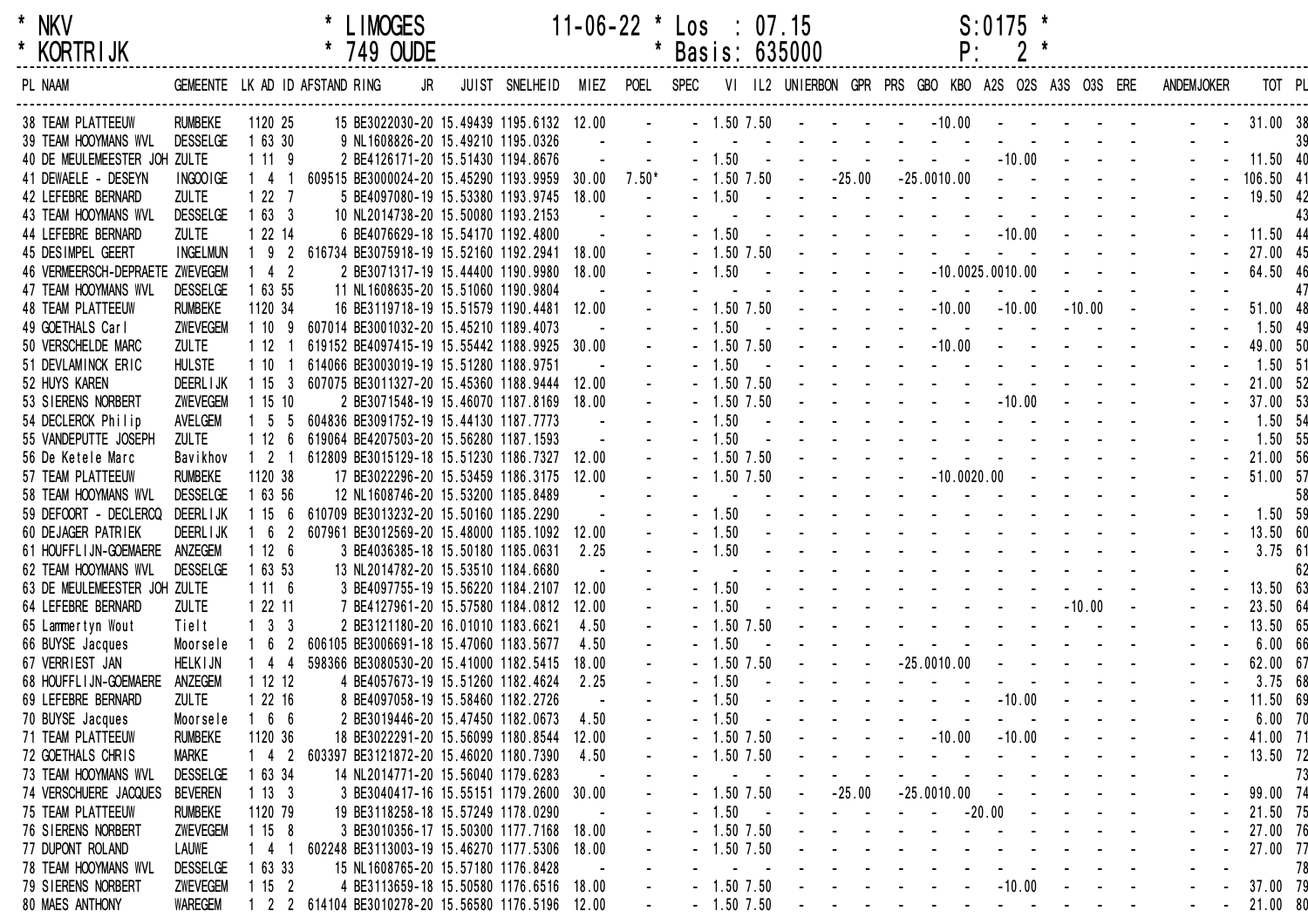| $\star$ | NKV             |  |
|---------|-----------------|--|
| $\star$ | <b>KORTRIJK</b> |  |

| <b>KORIRIJK</b>                  |                 |                                | 749 OUDE                                      |    |                |          |           |                | Basis: 635000 |                                                                                                                                                                                                                               | Ρ:                                                                                                                                                                                                                            | $\mathbf{3}$                                            |            |                                                                   |            |           |           |
|----------------------------------|-----------------|--------------------------------|-----------------------------------------------|----|----------------|----------|-----------|----------------|---------------|-------------------------------------------------------------------------------------------------------------------------------------------------------------------------------------------------------------------------------|-------------------------------------------------------------------------------------------------------------------------------------------------------------------------------------------------------------------------------|---------------------------------------------------------|------------|-------------------------------------------------------------------|------------|-----------|-----------|
| PL NAAM                          |                 |                                | GEMEENTE LK AD ID AFSTAND RING                | JR | JUIST SNELHEID | MIEZ     | POEL SPEC |                |               |                                                                                                                                                                                                                               | VI IL2 UNIERBON GPR PRS GBO KBO A2S O2S A3S O3S ERE                                                                                                                                                                           |                                                         |            |                                                                   | ANDEMJOKER |           | TOT PL    |
| 81 LEFEBRE BERNARD               | <b>ZULTE</b>    | 1228                           | 9 BE4127948-20 16.01290 1176.1721 18.00       |    |                |          |           | $-1.50$        |               |                                                                                                                                                                                                                               | $-15.00 -$                                                                                                                                                                                                                    |                                                         |            |                                                                   |            | 34.50 81  |           |
| 82 TEAM PLATTEEUW                | <b>RUMBEKE</b>  | 1120117                        | 20 BE4184122-19 15.58199 1175.9655            |    |                |          |           | $-1.50$        |               |                                                                                                                                                                                                                               |                                                                                                                                                                                                                               |                                                         |            |                                                                   |            |           | 1.50 82   |
| <b>83 TEAM PLATTEEUW</b>         | <b>RUMBEKE</b>  | 1120 46                        | 21 BE3119206-19 15.58319 1175.5163            |    |                |          |           | $-1.50$        |               |                                                                                                                                                                                                                               | $-10.0010.00$                                                                                                                                                                                                                 |                                                         |            |                                                                   |            | 21.50 83  |           |
| <b>84 TEAM PLATTEEUW</b>         | <b>RUMBEKE</b>  | 1120 44                        | 22 BE3119332-19 15.58459 1174.9926            |    |                |          |           | $-1.50$        |               |                                                                                                                                                                                                                               |                                                                                                                                                                                                                               | $\mathcal{L}_{\rm{max}}$ , and $\mathcal{L}_{\rm{max}}$ |            |                                                                   |            |           | 1.50 84   |
| 85 VERSCHUERE JACQUES            | BEVEREN         | 1132                           | 4 BE3029283-19 15.57401 1173.8075 30.00       |    |                |          |           | $-1.50$ 7.50   |               | $-25.008.00$                                                                                                                                                                                                                  |                                                                                                                                                                                                                               | $-10.00$                                                |            |                                                                   |            | 82.00 85  |           |
| 86 DECLERCK Philip               | AVELGEM         | $1 \quad 5 \quad 4$            | 2 BE3093211-18 15.50270 1173.4135             |    |                |          |           | $-1.50$        |               | $\mathbf{u} = \mathbf{u} + \mathbf{u} + \mathbf{u}$ .                                                                                                                                                                         |                                                                                                                                                                                                                               | $-10.00$                                                |            |                                                                   |            | 11.50 86  |           |
| 87 VERHAEGHE IVAN                | <b>HARELBEK</b> | 1 7 4                          | 610971 BE3012378-19 15.55509 1173.0305        |    |                |          |           | 1.50           |               |                                                                                                                                                                                                                               |                                                                                                                                                                                                                               | $\sim 10^{-10}$ and $\sim 10^{-10}$                     |            |                                                                   |            |           | 1.50 87   |
| 88 VANDEWALLE VINCENT            | <b>HELKIJN</b>  | 1105                           | 599775 BE3104419-20 15.46410 1172.1605        |    |                | 12.00    |           | $-1.50$        |               |                                                                                                                                                                                                                               |                                                                                                                                                                                                                               |                                                         |            |                                                                   |            | 13.50 88  |           |
| 89 LEFEBRE BERNARD               | <b>ZULTE</b>    | 1226                           | 10 BE4097057-19 16.03200 1172.0536            |    |                | 18.00    |           | $-1.50$ 7.50   |               | $\Delta \phi = 0.1$                                                                                                                                                                                                           | $-10.0010.00$                                                                                                                                                                                                                 |                                                         | $\sim 100$ | $-20.00$                                                          |            | 67.00 89  |           |
| 90 VERSCHUERE JACQUES            | <b>BEVEREN</b>  | 1131                           | 5 BE3029226-19 15.58461 1171.3423 30.00       |    |                |          |           | $-1.50$ 7.50   |               | $-10.00$                                                                                                                                                                                                                      | $-25.00$                                                                                                                                                                                                                      | $\sim$ $-$                                              |            |                                                                   | $-50.00 A$ | 124.00 90 |           |
| 91 TEAM HOOYMANS WVL             | <b>DESSELGE</b> | 1 63 35                        | 16 NL1608827-20 15.59510 1171.1251            |    |                |          |           |                |               |                                                                                                                                                                                                                               |                                                                                                                                                                                                                               |                                                         |            |                                                                   |            |           | 91        |
| 92 SOETE GEORGES                 | <b>GULLEGEM</b> | 3 <sub>2</sub>                 | 606020 BE3091303-19 15.52400 1170.6761 18.00  |    |                |          |           | $-1.50$        |               |                                                                                                                                                                                                                               |                                                                                                                                                                                                                               |                                                         |            |                                                                   |            | 19.50 92  |           |
| 93 VERRIEST JAN                  | <b>HELKIJN</b>  | 4 <sub>1</sub>                 | 2 BE3080529-20 15.46220 1170.1310             |    |                | 18.00    |           | $-1.50$ 7.50   |               |                                                                                                                                                                                                                               |                                                                                                                                                                                                                               |                                                         |            |                                                                   |            | 27.00 93  |           |
| 94 VERSCHELDE MARC               | <b>ZULTE</b>    | 1122                           | 2 BE4076296-18 16.04121 1169.9736 30.00       |    |                |          |           | $-1.50$ 7.50   |               |                                                                                                                                                                                                                               | $-25.0010.00$                                                                                                                                                                                                                 |                                                         |            | $-20.00$                                                          |            | 94.00 94  |           |
| 95 TEAM HOOYMANS WVL             | <b>DESSELGE</b> | 1639                           | 17 NL1608760-20 16.00230 1169.9362            |    |                |          |           |                |               |                                                                                                                                                                                                                               |                                                                                                                                                                                                                               |                                                         |            |                                                                   |            |           | 95        |
| 96 VOET DOMINIQUE                | <b>KLUISBER</b> | 3 <sub>1</sub>                 | 607613 BE4146416-20 15.54310 1169.5736 30.00* |    |                |          |           | $-1.50$ 7.50   |               | $\mathbf{L}^{\mathcal{A}} = \left\{ \mathbf{L}^{\mathcal{A}} \right\} \left( \mathbf{L}^{\mathcal{A}} \right) = \left\{ \mathbf{L}^{\mathcal{A}} \right\} \left( \mathbf{L}^{\mathcal{A}} \right) = \mathbf{L}^{\mathcal{A}}$ |                                                                                                                                                                                                                               |                                                         |            |                                                                   |            | 39.00 96  |           |
| 97 TEAM PLATTEEUW                | <b>RUMBEKE</b>  | 1120 92                        | 23 BE3022238-20 16.01229 1169.1517            |    |                |          |           | $-1.50$        |               | and a straight and a                                                                                                                                                                                                          |                                                                                                                                                                                                                               |                                                         |            |                                                                   |            |           | 1.50 97   |
| 98 VERSCHELDE MARC               | <b>ZULTE</b>    | 1129                           | 3 BE4097543-19 16.04431 1168.8325             |    |                | 4.50     |           | $-1.50$        |               |                                                                                                                                                                                                                               | and a series of the series of the series                                                                                                                                                                                      |                                                         |            |                                                                   |            |           | $6.00$ 98 |
| 99 PUTMAN MATHIAS                | ZWEVEGEM        | 195                            | 606677 BE3037577-18 15.54040 1168.7844 12.00  |    |                |          |           | $-1.50$ 7.50   |               |                                                                                                                                                                                                                               | and a series of the series of the                                                                                                                                                                                             |                                                         |            |                                                                   |            | 21.00 99  |           |
| 100 NUYTTENS-BUSSCHAERT BEVEREN- |                 | 6 1                            | 611888 BE3120627-20 15.58430 1168.3569        |    |                |          |           | 1.50           |               | and a straight and a straight and                                                                                                                                                                                             |                                                                                                                                                                                                                               |                                                         |            |                                                                   |            |           | 1.50 100  |
| 101 D'HOOP RONNY                 | <b>DESSELGE</b> | 3 <sub>2</sub>                 | 614616 BE3029994-19 16.01100 1168.1014        |    |                | 12.00    |           | 1.50           |               |                                                                                                                                                                                                                               |                                                                                                                                                                                                                               |                                                         |            |                                                                   |            | 13.50 101 |           |
| 102 TEAM PLATTEEUW               | <b>RUMBEKE</b>  | 1120 26                        | 24 BE3022127-20 16.02069 1167.5251 12.00      |    |                |          |           | $-1.50$ 7.50   |               |                                                                                                                                                                                                                               | $-10.00$                                                                                                                                                                                                                      |                                                         | $-9.00$    | $\sim$ $\sim$                                                     |            | 40.00 102 |           |
| 102 TEAM PLATTEEUW               | <b>RUMBEKE</b>  | 1120119                        | 25 BE3118120-18 16.02069 1167.5251            |    |                |          |           | 1.50           |               |                                                                                                                                                                                                                               |                                                                                                                                                                                                                               |                                                         |            |                                                                   |            |           | 1.50 102  |
| 104 TEAM PLATTEEUW               | <b>RUMBEKE</b>  | 1120 8                         | 26 BE3118176-18 16.02229 1166.9348 30.00      |    |                |          |           | $-1.50$ 7.50   |               |                                                                                                                                                                                                                               |                                                                                                                                                                                                                               |                                                         |            |                                                                   |            | 39.00 104 |           |
| 105 TEAM PLATTEEUW               | <b>RUMBEKE</b>  | 1120 6                         | 27 BE3119359-19 16.02499 1165.9399 30.00      |    |                |          |           | $-1.50$ 7.50   |               |                                                                                                                                                                                                                               | $-10.00$                                                                                                                                                                                                                      |                                                         |            | $-15.00$                                                          |            | 64.00 105 |           |
| 106 TEAM HOOYMANS WVL            | <b>DESSELGE</b> | 1 63 40                        | 18 NL1608637-20 16.02230 1165.4995            |    |                |          |           |                |               |                                                                                                                                                                                                                               |                                                                                                                                                                                                                               |                                                         |            |                                                                   |            |           | 106       |
| 107 HUYS KAREN                   | <b>DEERLIJK</b> | 1155                           | 2 BE3011427-20 15.55560 1165.3603 12.00       |    |                |          |           | $-1.50$ 7.50   |               | the contract of the contract of the                                                                                                                                                                                           |                                                                                                                                                                                                                               | <b>Contract Contract</b>                                |            |                                                                   |            | 21.00 107 |           |
| 108 VERHAEGHE IVAN               | <b>HARELBEK</b> | $1 \quad 7 \quad 2$            | 2 BE3012374-19 15.59279 1164.9414             |    |                |          |           | $-1.50$ 7.50   |               | and a straight and a straight                                                                                                                                                                                                 | <b>Contract</b>                                                                                                                                                                                                               |                                                         |            |                                                                   |            |           | 9.00 108  |
| 109 VSTEENHUYSE-VBRUAEN LAUWE    |                 | 1 34 30                        | 601405 BE3037225-19 15.51250 1164.5732        |    |                |          |           | $-1.50$        |               |                                                                                                                                                                                                                               |                                                                                                                                                                                                                               |                                                         |            |                                                                   |            |           | 1.50 109  |
| 110 HOUFFLIJN-GOEMAERE ANZEGEM   |                 | 1125                           | 5 BE4057690-19 15.59340 1164.1285             |    |                | 2.25     |           | $-1.50$        |               | <b>Contract Contract</b>                                                                                                                                                                                                      | $-10.00$                                                                                                                                                                                                                      |                                                         |            |                                                                   |            | 13.75 110 |           |
| 111 TEAM PLATTEEUW               | <b>RUMBEKE</b>  | 1120105                        | 28 BE3119750-19 16.03519 1163.6618            |    |                |          |           | $-1.50$        |               |                                                                                                                                                                                                                               |                                                                                                                                                                                                                               | and the state of the state of                           |            |                                                                   |            |           | 1.50 111  |
| 112 FOURNEAU Cyriel & R MOEN     |                 | $1 \quad 7 \quad 2$            | 602886 BE3103622-19 15.53270 1162.8624 18.00* |    |                |          |           | 1.50 7.50      |               |                                                                                                                                                                                                                               |                                                                                                                                                                                                                               |                                                         |            |                                                                   |            | 27.00 112 |           |
| 113 VERCAMBRE Gervais            | ANZEGEM         | 1118                           | 610029 BE3082659-18 15.59550 1162.1445        |    |                |          |           | 1.50           |               |                                                                                                                                                                                                                               | the contract of the contract of the contract of the contract of the contract of the contract of the contract of                                                                                                               |                                                         |            |                                                                   |            |           | 1.50 113  |
| 114 PUTMAN MATHIAS               | ZWEVEGEM        | 9 <sub>2</sub><br>$\mathbf{1}$ | 2 BE3009570-19 15.57130 1161.7343 18.00*      |    |                |          |           | $-1.50$ $7.50$ |               |                                                                                                                                                                                                                               |                                                                                                                                                                                                                               |                                                         |            |                                                                   |            | 27.00 114 |           |
| 115 VALCKE MATHIJS               | <b>BAVIKHOV</b> | 5                              | 611873 BE3011774-19 16.01490 1161.4534        |    |                |          |           | $-1.50$        |               |                                                                                                                                                                                                                               |                                                                                                                                                                                                                               |                                                         |            |                                                                   |            |           | 1.50 115  |
| 116 DESIMPEL GEERT               | <b>INGELMUN</b> | 9 <sub>4</sub>                 | 2 BE3067894-18 16.06020 1161.3847 14.00*      |    |                |          |           | $-1.50$ 7.50   |               |                                                                                                                                                                                                                               |                                                                                                                                                                                                                               |                                                         |            |                                                                   |            | 23.00 116 |           |
| 117 VANDEWALLE VINCENT           | <b>HELKIJN</b>  | 1101                           | 2 BE3104410-20 15.51280 1161.3044             |    |                | $12.00*$ |           | $-1.50$ 7.50   |               |                                                                                                                                                                                                                               | and a series of the contract of the                                                                                                                                                                                           |                                                         |            |                                                                   |            | 21.00 117 |           |
| 118 TEAM PLATTEEUW               | <b>RUMBEKE</b>  | 1120 65                        | 29 BE3022304-20 16.05329 1159.9697            |    |                |          |           | $-1.50$        |               |                                                                                                                                                                                                                               | والوالد والمناول والوالد الوالد والمناو                                                                                                                                                                                       |                                                         |            |                                                                   |            |           | 1.50 118  |
| <b>119 TEAM PLATTEEUW</b>        | <b>RUMBEKE</b>  | 1120116                        | 30 BE3119106-19 16.05359 1159.8604            |    |                |          |           | $-1.50$        |               |                                                                                                                                                                                                                               | a construction of the construction of the construction of the construction of the construction of the construction of the construction of the construction of the construction of the construction of the construction of the |                                                         |            |                                                                   |            |           | 1.50 119  |
| 120 CLAERHOUT ERIK               | ZWEVEGEM        | 1139                           | 606062 BE3037707-19 15.57540 1159.0400        |    |                |          |           | 1.50           |               |                                                                                                                                                                                                                               | والتابين والمتناول والتواطئ والمتناو                                                                                                                                                                                          |                                                         |            |                                                                   |            |           | 1.50 120  |
| 121 TEAM PLATTEEUW               | <b>RUMBEKE</b>  | 1120 67                        | 31 BE3119487-19 16.05589 1159.0231            |    |                |          |           | 1.50           |               |                                                                                                                                                                                                                               | $-10.00$                                                                                                                                                                                                                      |                                                         |            | $\mathcal{A}(\mathcal{A})$ , and $\mathcal{A}(\mathcal{A})$ , and |            | 11.50 121 |           |
| 122 TEAM HOOYMANS WVL            | <b>DESSELGE</b> | 1 63 37                        | 19 NL2014778-20 16.05350 1158.4702            |    |                |          |           |                |               |                                                                                                                                                                                                                               |                                                                                                                                                                                                                               |                                                         |            |                                                                   |            |           | 122       |
| 123 MESSIAEN DE BRUYNE INGOOIGE  |                 | 1124                           | 610313 BE3082821-18 16.02020 1158.0159        |    |                |          |           | $-1.50$ 7.50   |               |                                                                                                                                                                                                                               |                                                                                                                                                                                                                               |                                                         |            |                                                                   |            |           | 9.00 123  |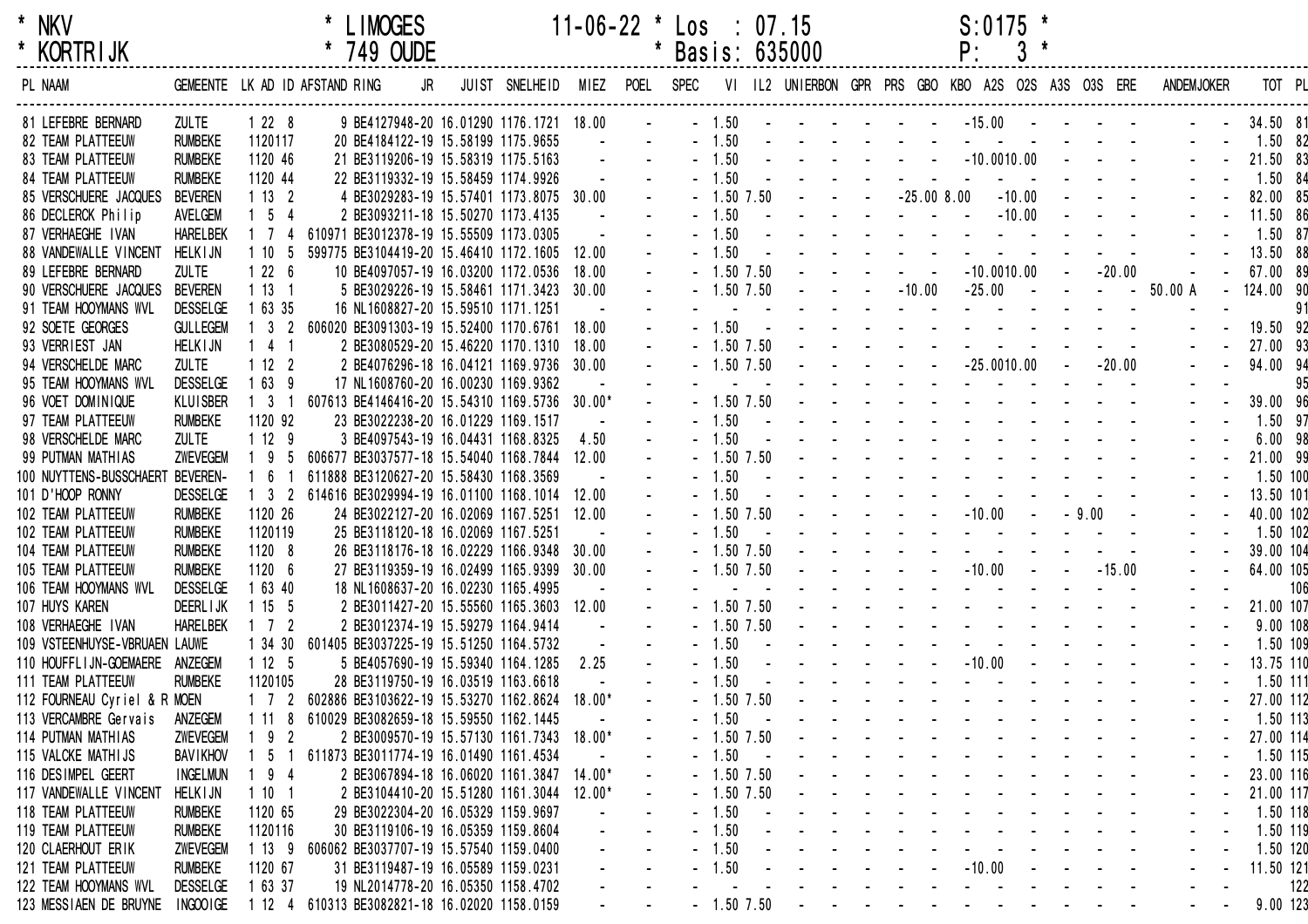| KORTR I JK |  |  |
|------------|--|--|
|            |  |  |

| <b>KORIRIJK</b>                  |                 |                     | 749 OUDE                                                     |    |                |          |                |                |                | Basis: 635000 |                                                                                                 | Ρ.                                                                                                                                                                                                                             |                                              |          |                   |           |          |
|----------------------------------|-----------------|---------------------|--------------------------------------------------------------|----|----------------|----------|----------------|----------------|----------------|---------------|-------------------------------------------------------------------------------------------------|--------------------------------------------------------------------------------------------------------------------------------------------------------------------------------------------------------------------------------|----------------------------------------------|----------|-------------------|-----------|----------|
| PL NAAM                          |                 |                     | GEMEENTE LK AD ID AFSTAND RING                               | JR | JUIST SNELHEID | MIEZ     | POEL SPEC      |                |                |               |                                                                                                 | VI IL2 UNIERBON GPR PRS GBO KBO A2S O2S A3S O3S ERE                                                                                                                                                                            |                                              |          | <b>ANDEMJOKER</b> |           | TOT PL   |
| 124 LAMBRECHT CARINE             |                 |                     | DADIZELE 1 13 5 605145 BE3090607-19 15.57440 1157.6553 12.00 |    |                |          | $\blacksquare$ |                | $-1.50$ $7.50$ |               |                                                                                                 | the contract of the contract of the contract of                                                                                                                                                                                |                                              |          |                   | 21.00 124 |          |
| 125 DE MEULEMEESTER JOH ZULTE    |                 | 1113                | 4 BE4126168-20 16.08340 1157.1338 12.00                      |    |                |          |                | $-1.50$        | $\sim$         |               |                                                                                                 | the contract of the contract of the contract of                                                                                                                                                                                |                                              |          |                   | 13.50 125 |          |
| 126 NUYTTENS-BUSSCHAERT BEVEREN- |                 | $1\quad6\quad3$     | 2 BE3014503-20 16.03540 1156.9068                            |    |                |          |                | $-1.50$        |                |               |                                                                                                 |                                                                                                                                                                                                                                |                                              |          |                   |           | 1.50 126 |
| 127 TEAM PLATTEEUW               | <b>RUMBEKE</b>  | 1120 59             | 32 BE3022021-20 16.06589 1156.8444                           |    |                |          |                | $-1.50$        |                |               |                                                                                                 | $-10.00$                                                                                                                                                                                                                       |                                              |          |                   | 11.50 127 |          |
| 128 HUYGENS Ingrid               | AVELGEM         | 1106                | 603621 BE3011203-20 15.57000 1156.3621 12.00                 |    |                |          |                | $-1.50$        |                |               |                                                                                                 | $\sim 100$                                                                                                                                                                                                                     |                                              |          |                   | 13.50 128 |          |
| 129 TEAM HOOYMANS WVL            | <b>DESSELGE</b> | 1 63 60             | 20 NL1608605-20 16.06470 1155.8561                           |    |                |          |                |                |                |               |                                                                                                 |                                                                                                                                                                                                                                |                                              |          |                   |           | 129      |
| 130 PUTMAN MATHIAS               | ZWEVEGEM        | 98                  | 3 BE3011879-20 16.00050 1155.3918 12.00                      |    |                |          |                | $-1.50$        |                |               |                                                                                                 |                                                                                                                                                                                                                                |                                              |          |                   | 13.50 130 |          |
| 131 LEFEBRE BERNARD              | <b>ZULTE</b>    | 1 22 15             | 11 BE4220419-19 16.11020 1155.2173                           |    |                |          |                | $-1.50$        |                |               | $\omega_{\rm{max}}$ , and $\omega_{\rm{max}}$ , and                                             | $-10.00$                                                                                                                                                                                                                       |                                              |          |                   | 11.50 131 |          |
| 132 HOUFFL I JN-GOEMAERE         | ANZEGEM         | 1123                | 6 BE4036381-18 16.03470 1154.8454                            |    |                | 2.25     |                | $-1.50$        |                |               |                                                                                                 | $\sim 100$ m $^{-1}$                                                                                                                                                                                                           |                                              |          |                   |           | 3.75 132 |
| 133 TEAM PLATTEEUW               | <b>RUMBEKE</b>  | 1120 2              | 33 BE4184174-19 16.08029 1154.5295                           |    |                | $12.00*$ |                | $-1.50$ 7.50   |                |               | and a straight and                                                                              | $-10.00$                                                                                                                                                                                                                       | $-25.00$                                     | $-15.00$ |                   | 71.00 133 |          |
| 134 TEAM PLATTEEUW               | <b>RUMBEKE</b>  | 1120 63             | 34 BE3022560-20 16.08149 1154.0964                           |    |                |          |                | $-1.50$        |                |               | and a straight and                                                                              | $-10.00$                                                                                                                                                                                                                       | $\mathbf{u} = \mathbf{u} \cdot \mathbf{u}$ . |          |                   | 11.50 134 |          |
| 135 DECLERCK Philip              | AVELGEM         | $1\quad5\quad1$     | 3 BE3093237-18 15.59320 1153.0935                            |    |                | 12.00*   |                | $-1.50$ 7.50   |                |               |                                                                                                 | and a straight and a straight                                                                                                                                                                                                  |                                              |          |                   | 21.00 135 |          |
| 136 TEAM PLATTEEUW               | <b>RUMBEKE</b>  | 1120 30             | 35 BE3118175-18 16.08459 1152.9793                           |    |                | 12.00    |                | $-1.50$ 7.50   |                |               | and a straight and                                                                              |                                                                                                                                                                                                                                |                                              |          |                   | 21.00 136 |          |
| 137 HUYS KAREN                   | <b>DEERLIJK</b> | 1 15 15             | 3 BE3011457-20 16.01320 1152.9659                            |    |                |          |                | $-1.50$        |                |               |                                                                                                 | and a series of the series of the series                                                                                                                                                                                       |                                              |          |                   |           | 1.50 137 |
| 138 LAMBRECHT CARINE             | DAD I ZELE      | 11313               | 2 BE3120445-20 15.59520 1152.9500                            |    |                |          |                | $-1.50$        |                |               |                                                                                                 | and a series of the series of the series                                                                                                                                                                                       |                                              |          |                   |           | 1.50 138 |
| 139 CLOET JAN                    | <b>DESSELGE</b> | 1 7 1               | 613897 BE3074664-16 16.07322 1152.7788 12.00                 |    |                |          |                | $-1.50$        |                |               |                                                                                                 |                                                                                                                                                                                                                                |                                              |          |                   | 13.50 139 |          |
| 140 LEFEBRE BERNARD              | <b>ZULTE</b>    | 1 22 13             | 12 BE4097060-19 16.12290 1152.1008                           |    |                |          |                | $-1.50$        |                |               | $\mathcal{L}(\mathcal{A})$ , and $\mathcal{A}(\mathcal{A})$ , and                               | $-10.00$                                                                                                                                                                                                                       |                                              |          |                   | 11.50 140 |          |
| 141 VERSCHELDE MARC              | <b>ZULTE</b>    | 1 12 11             | 4 BE4097427-19 16.12491 1151.2289                            |    |                |          |                | 1.50           |                |               |                                                                                                 |                                                                                                                                                                                                                                |                                              |          |                   |           | 1.50 141 |
| 142 VERCAMBRE Gervais            | ANZEGEM         | 1117                | 2 BE3067366-17 16.05000 1150.9981                            |    |                |          |                | $-1.50$        |                |               |                                                                                                 | design and a state of the state of the                                                                                                                                                                                         |                                              |          |                   |           | 1.50 142 |
| 143 VOET DOMINIQUE               | <b>KLUISBER</b> | $1 \quad 3 \quad 3$ | 2 BE4146417-20 16.02580 1150.8549                            |    |                | $12.00*$ |                | $-1.50$ 7.50   |                |               | $\mathbf{L}^{\text{max}}$ , and $\mathbf{L}^{\text{max}}$ , and $\mathbf{L}^{\text{max}}$       |                                                                                                                                                                                                                                |                                              |          |                   | 21.00 143 |          |
| 144 SIERENS NORBERT              | ZWEVEGEM        | 1151                | 5 BE3129062-14 16.02400 1150.5616                            |    |                | $12.00*$ |                |                | $-1.50$ 7.50   |               | $\mathcal{L}^{\mathcal{A}}_{\mathcal{A}}$ , and $\mathcal{L}^{\mathcal{A}}_{\mathcal{A}}$ , and | $-10.00$                                                                                                                                                                                                                       | <b>Contract Contract</b>                     | $-15.00$ |                   | 46.00 144 |          |
| 145 VERCAMST PIERRE              | ANZEGEM         | 6 6                 | 613266 BE3010009-20 16.08100 1150.2332                       |    |                | 4.50     |                | $-1.50$ 7.50   |                |               |                                                                                                 |                                                                                                                                                                                                                                |                                              |          |                   | 13.50 145 |          |
| 146 TEAM HOOYMANS WVL            | <b>DESSELGE</b> | 1 63 26             | 21 NL1610680-20 16.09340 1149.8379                           |    |                |          |                |                |                |               |                                                                                                 | and a strain and a strain and                                                                                                                                                                                                  |                                              |          |                   |           | 146      |
| 147 VERSCHELDE MARC              | <b>ZULTE</b>    | 1128                | 5 BE4101836-16 16.13301 1149.7680                            |    |                | 4.50     |                | $-1.50$        |                |               |                                                                                                 | the contract of the contract of the con-                                                                                                                                                                                       |                                              |          |                   |           | 6.00 147 |
| 148 VERSCHELDE MARC              | <b>ZULTE</b>    | 1125                | 6 BE4076218-18 16.13331 1149.6613                            |    |                | $12.00*$ |                | $-1.50$        |                |               |                                                                                                 | the contract of the contract of the contract of                                                                                                                                                                                |                                              |          |                   | 13.50 148 |          |
| 149 TEAM PLATTEEUW               | <b>RUMBEKE</b>  | 1120 55             | 36 BE3022307-20 16.10189 1149.6409                           |    |                |          |                | $-1.50$        |                |               |                                                                                                 | the contract of the contract of the contract of the contract of the contract of the contract of the contract of the contract of the contract of the contract of the contract of the contract of the contract of the contract o |                                              |          |                   |           | 1.50 149 |
| 150 TEAM HOOYMANS WVL            | <b>DESSELGE</b> | 1 63 41             | 22 NL1608652-20 16.09410 1149.5870                           |    |                |          |                |                |                |               |                                                                                                 | the contract of the contract of the contract of                                                                                                                                                                                |                                              |          |                   |           | 150      |
| 151 DE MEULEMEESTER JOH ZULTE    |                 | 1 11 11             | 5 BE4126159-20 16.12080 1149.4502                            |    |                |          |                | $-1.50$        |                |               |                                                                                                 | the contract of the contract of the                                                                                                                                                                                            |                                              |          |                   |           | 1.50 151 |
| 152 TEAM HOOYMANS WVL            | <b>DESSELGE</b> | 1 63 52             | 23 NL1610688-20 16.09480 1149.3362                           |    |                |          |                |                |                |               |                                                                                                 | the contract of the contract of the contract of the contract of the contract of the contract of the contract of the contract of the contract of the contract of the contract of the contract of the contract of the contract o |                                              |          |                   |           | 152      |
| 153 MESSIAEN DE BRUYNE           | INGOOIGE        | 1127                | 2 BE3082854-18 16.06050 1149.1850                            |    |                |          |                | $-1.50$        |                |               |                                                                                                 | the contract of the contract of the contract of                                                                                                                                                                                |                                              |          |                   |           | 1.50 153 |
| 154 DELRUE-VANBRUAENE            | <b>LAUWE</b>    | 191                 | 601442 BE4190274-18 15.58380 1148.5938                       |    |                | $12.00*$ |                | $-1.50$        |                |               |                                                                                                 | and a series of the contract of the series of                                                                                                                                                                                  |                                              |          |                   | 13.50 154 |          |
| 155 TEAM PLATTEEUW               | <b>RUMBEKE</b>  | 1120 93             | 37 BE3022613-20 16.11199 1147.4616                           |    |                |          |                | 1.50           |                |               |                                                                                                 |                                                                                                                                                                                                                                |                                              |          |                   |           | 1.50 155 |
| 156 TEAM PLATTEEUW               | <b>RUMBEKE</b>  | 1120 11             | 38 BE3118954-18 16.11259 1147.2477 12.00*                    |    |                |          |                | $-1.50$ $7.50$ |                |               |                                                                                                 | $-10.00$                                                                                                                                                                                                                       |                                              | $-15.00$ |                   | 46.00 156 |          |
| 157 TEAM PLATTEEUW               | <b>RUMBEKE</b>  | 1120 7              | 39 BE3118496-18 16.11289 1147.1408                           |    |                | $12.00*$ |                | $-1.50$ $7.50$ |                |               |                                                                                                 | $-10.00$                                                                                                                                                                                                                       | $-15.00$                                     | $-15.00$ |                   | 61.00 157 |          |
| 158 TEAM PLATTEEUW               | <b>RUMBEKE</b>  | 1120 97             | 40 BE3022475-20 16.11309 1147.0695                           |    |                |          |                | 1.50           |                |               |                                                                                                 |                                                                                                                                                                                                                                |                                              |          |                   |           | 1.50 158 |
| <b>159 TEAM PLATTEEUW</b>        | <b>RUMBEKE</b>  | 1120 70             | 41 BE3022672-20 16.11319 1147.0339                           |    |                |          |                | 1.50           |                |               |                                                                                                 |                                                                                                                                                                                                                                |                                              |          |                   |           | 1.50 159 |
| 160 VSTEENHUYSE-VBRUAEN LAUWE    |                 | 1 34 18             | 2 BE3032557-17 15.59280 1146.6982                            |    |                |          |                | 1.50           |                |               |                                                                                                 |                                                                                                                                                                                                                                |                                              |          |                   |           | 1.50 160 |
| 161 CLAERHOUT ERIK               | ZWEVEGEM        | 1131                | 2 BE3070257-18 16.03440 1146.2527                            |    |                | 2.25     |                | 1.50           |                |               |                                                                                                 |                                                                                                                                                                                                                                |                                              |          |                   |           | 3.75 161 |
| 162 LEFEBRE BERNARD              | <b>ZULTE</b>    | 2218                | 13 BE4076647-18 16.15170 1146.1301                           |    |                |          |                | 1.50           |                |               |                                                                                                 |                                                                                                                                                                                                                                |                                              |          |                   |           | 1.50 162 |
| 163 TEAM HOOYMANS WVL            | <b>DESSELGE</b> | 63 4                | 24 NL1608577-20 16.11280 1145.7655                           |    |                |          |                |                |                |               |                                                                                                 |                                                                                                                                                                                                                                |                                              |          |                   |           | 163      |
| 164 DECRITS HERMAN               | <b>KLUISBER</b> | 5 <sub>4</sub>      | 604085 BE4241576-16 16.02159 1145.6952                       |    |                | 2.25     |                | 1.50           |                |               |                                                                                                 |                                                                                                                                                                                                                                |                                              |          |                   |           | 3.75 164 |
| 165 TEAM PLATTEEUW               | <b>RUMBEKE</b>  | 1120112             | 42 BE3022469-20 16.12099 1145.6815                           |    |                |          |                | 1.50           |                |               |                                                                                                 |                                                                                                                                                                                                                                |                                              |          |                   |           | 1.50 165 |
| 166 DEFOOR J-CL & INEKE AVELGEM  |                 | $1 \quad 3 \quad 2$ | 605010 BE3089513-17 16.03050 1145.6715                       |    |                |          |                | $-1.50$        |                |               |                                                                                                 |                                                                                                                                                                                                                                |                                              |          |                   |           | 1.50 166 |
|                                  |                 |                     |                                                              |    |                |          |                |                |                |               |                                                                                                 |                                                                                                                                                                                                                                |                                              |          |                   |           |          |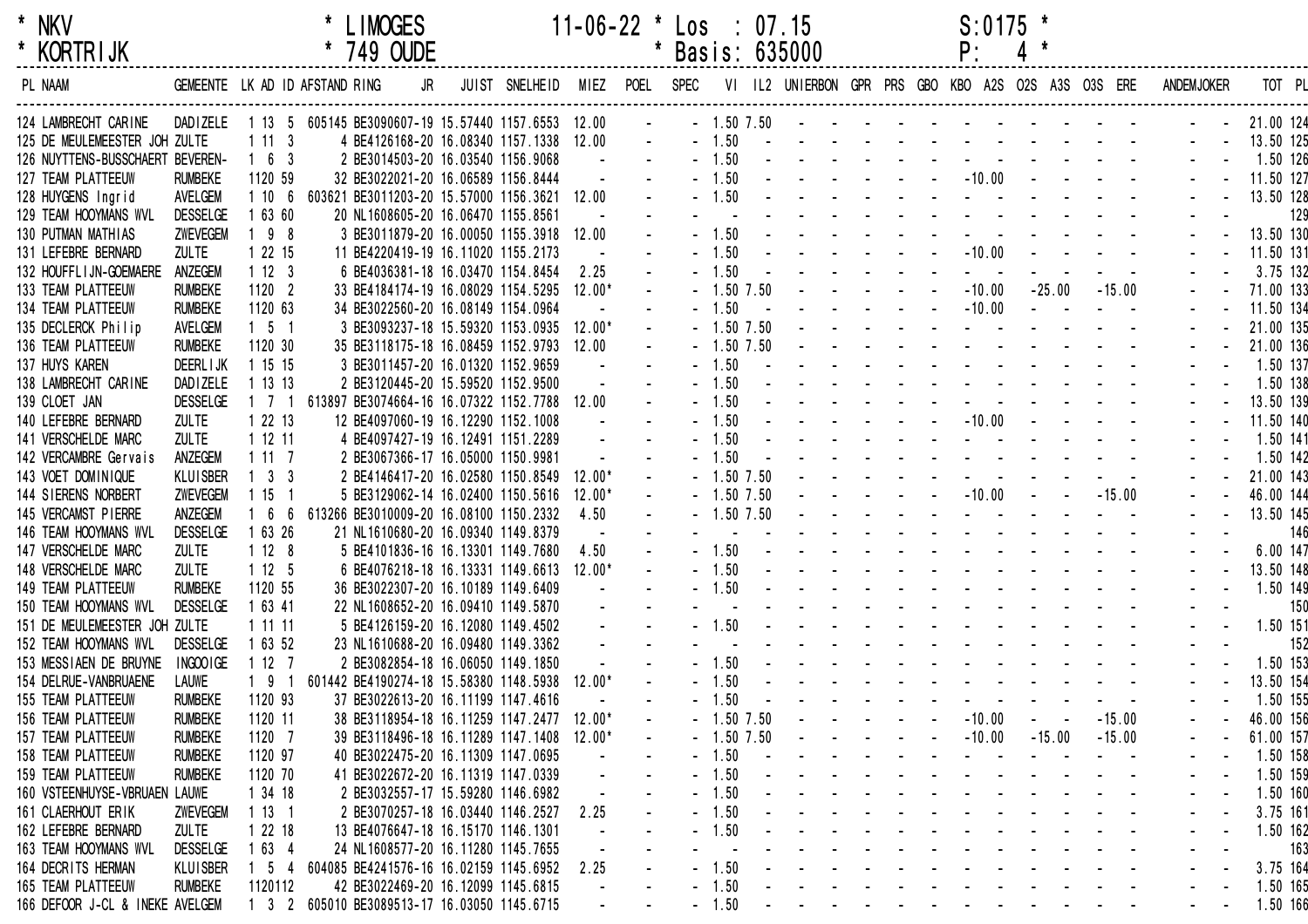| * NKV<br>* KORTRIJK                     |                                |                     | * LIMOGES                                                                                |  |                                   | $11-06-22$ * Los : 07.15 |                        |                    | * Basis: 635000                                                          |                                          |  | $S: 0175$ *<br>$P: 5 *$ |  |  |                                                                                                        |                      |     |
|-----------------------------------------|--------------------------------|---------------------|------------------------------------------------------------------------------------------|--|-----------------------------------|--------------------------|------------------------|--------------------|--------------------------------------------------------------------------|------------------------------------------|--|-------------------------|--|--|--------------------------------------------------------------------------------------------------------|----------------------|-----|
| PL NAAM                                 |                                |                     | GEMEENTE LK AD ID AFSTAND RING                                                           |  |                                   |                          |                        |                    |                                                                          |                                          |  |                         |  |  | JR JUIST SNELHEID MIEZ POEL SPEC VI IL2 UNIERBON GPR PRS GBO KBO A2S O2S A3S O3S ERE ANDEMJOKER TOT PL |                      |     |
| 167 DE WAELE-TOYE<br>168 TEAM PLATTEEUW | HEESTERT<br><b>RUMBEKE</b>     | 1120 31             | 1 8 6 604465 BE3010807-20 16.03240 1143.9534<br>43 BE3118100-18 16.13089 1143.5880 9.50* |  |                                   | and a strategic con-     | $\sim$                 |                    |                                                                          |                                          |  |                         |  |  |                                                                                                        |                      |     |
| 168 TEAM PLATTEEUW                      | <b>RUMBEKE</b>                 | 1120 90             | 44 BE3022133-20 16.13089 1143.5880                                                       |  |                                   | $\sim 100$               |                        |                    |                                                                          |                                          |  |                         |  |  |                                                                                                        |                      |     |
| 170 DUPONT ROLAND                       | <b>LAUWE</b>                   | $1 \quad 4 \quad 3$ |                                                                                          |  | 2 BE3113017-19 16.01470 1143.2556 | 4.50*                    |                        |                    |                                                                          |                                          |  |                         |  |  |                                                                                                        |                      |     |
| 171 VSTEENHUYSE-VBRUAEN LAUWE           |                                | 1345                | 3 BE3127988-19 16.01050 1143.1744                                                        |  |                                   | $\sim$                   |                        |                    |                                                                          |                                          |  |                         |  |  |                                                                                                        |                      |     |
| 172 DEVLAMINCK ERIC                     | <b>HULSTE</b>                  | 1104                | 2 BE3008336-20 16.12110 1143.1218                                                        |  |                                   |                          |                        |                    |                                                                          |                                          |  |                         |  |  |                                                                                                        |                      |     |
| 173 HUYGENS Ingrid                      | AVELGEM                        | 1 10 10             | 2 BE3011209-20 16.03040 1143.0773                                                        |  |                                   | $4.50*$                  |                        |                    |                                                                          |                                          |  |                         |  |  |                                                                                                        |                      |     |
| 174 TEAM PLATTEEUW                      | <b>RUMBEKE</b>                 | 1120 47             | 45 BE3118953-18 16.13259 1142.9863                                                       |  |                                   |                          |                        |                    |                                                                          |                                          |  |                         |  |  |                                                                                                        |                      |     |
| 175 LAMBRECHT CARINE                    | <b>DADIZELE</b>                | 1131                | 3 BE3074143-18 16.04270 1142.9691                                                        |  |                                   | $4.50*$                  |                        |                    |                                                                          |                                          |  |                         |  |  |                                                                                                        |                      |     |
| 176 VANDEPUTTE JOSEPH                   | <b>ZULTE</b>                   | 1124                | 2 BE4127018-20 16.16540 1142.3953                                                        |  |                                   | $4.50*$                  |                        |                    |                                                                          |                                          |  |                         |  |  |                                                                                                        |                      |     |
| 177 De Ketele Marc                      | Bavikhov                       | $1 \quad 2 \quad 2$ | 2 BE3015134-18 16.11500 1141.5256                                                        |  |                                   | $4.50*$                  |                        |                    |                                                                          |                                          |  |                         |  |  |                                                                                                        |                      |     |
| 178 PUTMAN MATHIAS                      | <b>ZWEVEGEM</b>                | 193                 | 4 BE3037515-18 16.06310 1141.4073                                                        |  |                                   | $4.50*$                  |                        |                    |                                                                          |                                          |  |                         |  |  |                                                                                                        |                      |     |
| 179 VANDEPUTTE JOSEPH                   | <b>ZULTE</b>                   | 1122                | 3 BE4098952-19 16.17420 1140.7113                                                        |  |                                   | $3.00*$                  |                        |                    |                                                                          |                                          |  |                         |  |  |                                                                                                        |                      |     |
| 180 DEJAGER PATRIEK                     | <b>DEERLIJK</b>                | $164$               | 2 BE3012549-20 16.07580 1140.7111                                                        |  |                                   |                          |                        | $-1.50$            | and the contract of the contract of the                                  |                                          |  |                         |  |  |                                                                                                        | 1.50 180             |     |
| 181 TEAM PLATTEEUW                      | <b>RUMBEKE</b>                 | 1120 10             | 46 BE3022168-20 16.14309 1140.6912                                                       |  |                                   | $2.25*$                  |                        | $-1.50$            | $        10.00$ $  15.00$ $ 15.00$                                       |                                          |  |                         |  |  |                                                                                                        | 43.75 181            |     |
| 182 HUYS KAREN                          | <b>DEERLIJK</b>                | 1157                |                                                                                          |  | 4 BE3011462-20 16.07340 1139.9042 | $2.25*$                  |                        | $-1.50$            | a construction of the construction of the                                |                                          |  |                         |  |  |                                                                                                        | 3.75 182             |     |
| 183 TEAM PLATTEEUW                      | <b>RUMBEKE</b>                 | 1120101             | 47 BE3022332-20 16.14549 1139.8461                                                       |  |                                   |                          |                        | $-1.50$            | and the company of the company of the                                    |                                          |  |                         |  |  |                                                                                                        | 1.50 183             |     |
| 184 TEAM PLATTEEUW                      | <b>RUMBEKE</b>                 | 1120 88             | 48 BE3022257-20 16.15289 1138.6510                                                       |  |                                   |                          |                        | $-1.50$            | and the second contract of the second<br>$      -10.00$ $-15.00$ $-6.00$ |                                          |  |                         |  |  |                                                                                                        | 1.50 184             |     |
| 185 DE MEULEMEESTER JOH ZULTE           |                                | 1112                | 6 BE4126150-20 16.17170 1138.5340                                                        |  |                                   | $2.25*$                  |                        | $-1.50$            | and a straightful and a straight and                                     |                                          |  |                         |  |  |                                                                                                        | 34.75 185            |     |
| 186 VSTEENHUYSE-VBRUAEN LAUWE           |                                | 1344                | 4 BE3037152-19 16.03280 1138.0188                                                        |  |                                   |                          |                        | $-1.50$            | and the contract of the contract of the                                  |                                          |  |                         |  |  |                                                                                                        | 1.50 186             |     |
| 187 VERCAMST PIERRE                     | ANZEGEM                        | $1\quad 6\quad 4$   |                                                                                          |  | 2 BE3010074-20 16.13580 1137.8552 | $2.25*$                  |                        | $-1.50$<br>$-1.50$ |                                                                          |                                          |  |                         |  |  |                                                                                                        | 3.75 187             |     |
| 188 VERSCHELDE MARC                     | <b>ZULTE</b><br><b>RUMBEKE</b> | 1 12 12<br>1120 73  | 7 BE4126426-20 16.19161 1137.5859                                                        |  |                                   |                          |                        | $-1.50$            |                                                                          |                                          |  |                         |  |  |                                                                                                        | 1.50 188<br>1.50 189 |     |
| 189 TEAM PLATTEEUW<br>190 VAN DORPE LUC | INGOO IGE                      | 1125                | 49 BE3119111-19 16.16129 1137.1082<br>2 BE3043804-19 16.11480 1136.2947                  |  |                                   |                          |                        | $-1.50$            |                                                                          |                                          |  |                         |  |  |                                                                                                        | 1.50 190             |     |
| 191 VSTEENHUYSE-VBRUAEN LAUWE           |                                | 1 34 14             | 5 BE3005104-16 16.04250 1135.9767                                                        |  |                                   |                          |                        | $-1.50$            | and the contract of the contract of the                                  |                                          |  |                         |  |  |                                                                                                        | 1.50 191             |     |
| 192 LANNOO-DE CLERCK                    | Tielt                          | 1285                | 3 BE3053246-20 16.23180 1135.8618                                                        |  |                                   | $0.75*$                  |                        |                    |                                                                          |                                          |  |                         |  |  |                                                                                                        | 2.25 192             |     |
| 193 VERCAMBRE Gervais                   | ANZEGEM                        | 1 11 10             | 3 BE3002846-20 16.12100 1135.6419                                                        |  |                                   | $\sim$                   |                        |                    |                                                                          |                                          |  |                         |  |  |                                                                                                        | 1.50 193             |     |
| 194 CLAERHOUT ERIK                      | <b>ZWEVEGEM</b>                | 1 13 13             | 3 BE3037730-19 16.08490 1135.3374                                                        |  |                                   |                          |                        |                    | .                                                                        |                                          |  |                         |  |  |                                                                                                        |                      | 194 |
| 195 LANNOO-DE CLERCK                    | Tielt                          | 1 28 13             | 4 BE3053242-20 16.23380 1135.1716                                                        |  |                                   | $0.75*$                  | $\Delta \sim 10^{-11}$ |                    |                                                                          |                                          |  |                         |  |  | $\Delta \phi = \Delta \phi$ .                                                                          | 2.25 195             |     |
| 196 TEAM HOOYMANS WVL                   | <b>DESSELGE</b>                | 1631                | 25 NL2014748-20 16.16290 1135.1504                                                       |  |                                   | $\sim 10^{-1}$           |                        |                    |                                                                          |                                          |  |                         |  |  |                                                                                                        |                      | 196 |
| 197 TEAM HOOYMANS WVL                   | <b>DESSELGE</b>                | 1 63 25             | 26 NL1610650-20 16.16300 1135.1154                                                       |  |                                   |                          |                        |                    | and the state of the state of the state of the                           |                                          |  |                         |  |  |                                                                                                        |                      | 197 |
| 198 MAQUET J & J                        | <b>BERCHEM</b>                 |                     | 1 7 5 607558 BE3121282-20 16.10150 1135.0920 0.25*                                       |  |                                   |                          |                        | 1.50               |                                                                          |                                          |  |                         |  |  |                                                                                                        | 1.75 198             |     |
| 199 DE MEULEMEESTER JOH ZULTE           |                                | 1 11 4              | 7 BE4126191-20 16.19000 1134.9412                                                        |  |                                   |                          |                        | 1.50               |                                                                          |                                          |  | $-10.00$                |  |  |                                                                                                        | 11.50 199            |     |
| 200 TEAM PLATTEEUW                      | <b>RUMBEKE</b>                 | 1120 17             | 50 BE3118490-18 16.17199 1134.7669                                                       |  |                                   |                          |                        | 1.50               |                                                                          |                                          |  |                         |  |  |                                                                                                        | 1.50 200             |     |
| 201 TEAM PLATTEEUW                      | <b>RUMBEKE</b>                 | 1120 74             | 51 BE4184106-18 16.17229 1134.6622                                                       |  |                                   |                          |                        | 1.50               |                                                                          |                                          |  | $-10.00$                |  |  |                                                                                                        | 11.50 201            |     |
| 202 LEFEBRE BERNARD                     | <b>ZULTE</b>                   | 1 22 17             | 14 BE4097015-19 16.20500 1134.4763                                                       |  |                                   |                          |                        | 1.50               |                                                                          |                                          |  | $-10.00$                |  |  |                                                                                                        | 11.50 202            |     |
| 203 VANDEPUTTE JOSEPH                   | <b>ZULTE</b>                   | 1121                | 4 BE4127050-20 16.20550 1133.9899                                                        |  |                                   |                          |                        | 1.50               |                                                                          |                                          |  | $-10.00$                |  |  |                                                                                                        | 11.50 203            |     |
| 204 TEAM PLATTEEUW                      | <b>RUMBEKE</b>                 | 1120115             | 52 BE3022303-20 16.17439 1133.9305                                                       |  |                                   |                          |                        | 1.50               |                                                                          |                                          |  |                         |  |  |                                                                                                        | 1.50 204             |     |
| 205 DELRUE-VANBRUAENE                   | <b>LAUWE</b>                   | 9 3                 | 2 BE4190290-18 16.05290 1133.7623                                                        |  |                                   |                          |                        | 1.50               |                                                                          |                                          |  |                         |  |  |                                                                                                        | 1.50 205             |     |
| 206 CC BENOIT                           | KORTRIJK                       | $144$               | 605526 BE3038748-18 16.09430 1132.4240                                                   |  |                                   |                          |                        | $-1.50$            |                                                                          |                                          |  |                         |  |  |                                                                                                        | 1.50 206             |     |
| 207 VANDEPUTTE JOSEPH                   | <b>ZULTE</b>                   | 1 12 11             |                                                                                          |  | 5 BE4127062-20 16.22060 1131.5372 |                          |                        | $-1.50$            |                                                                          |                                          |  |                         |  |  |                                                                                                        | 1.50 207             |     |
| 208 MESSIAEN DE BRUYNE INGOOIGE         |                                | 1 12 5              |                                                                                          |  | 3 BE3012942-19 16.14340 1131.1169 |                          |                        | $-1.50$            |                                                                          | the contract of the contract of the con- |  |                         |  |  |                                                                                                        | 1.50 208             |     |

208 MESSIAEN DE BRUYNE INGOOIGE 1 12 5 3 BE3012942-19 16.14340 1131.1169 - - - 1.50 - - - - - - - - - - - - - - 1.50 208 209 MESSIAEN DE BRUYNE INGOOIGE 1 12 9 4 BE3012935-19 16.14430 1130.8026 - - - 1.50 - - - - - - - - - - - - - - 1.50 209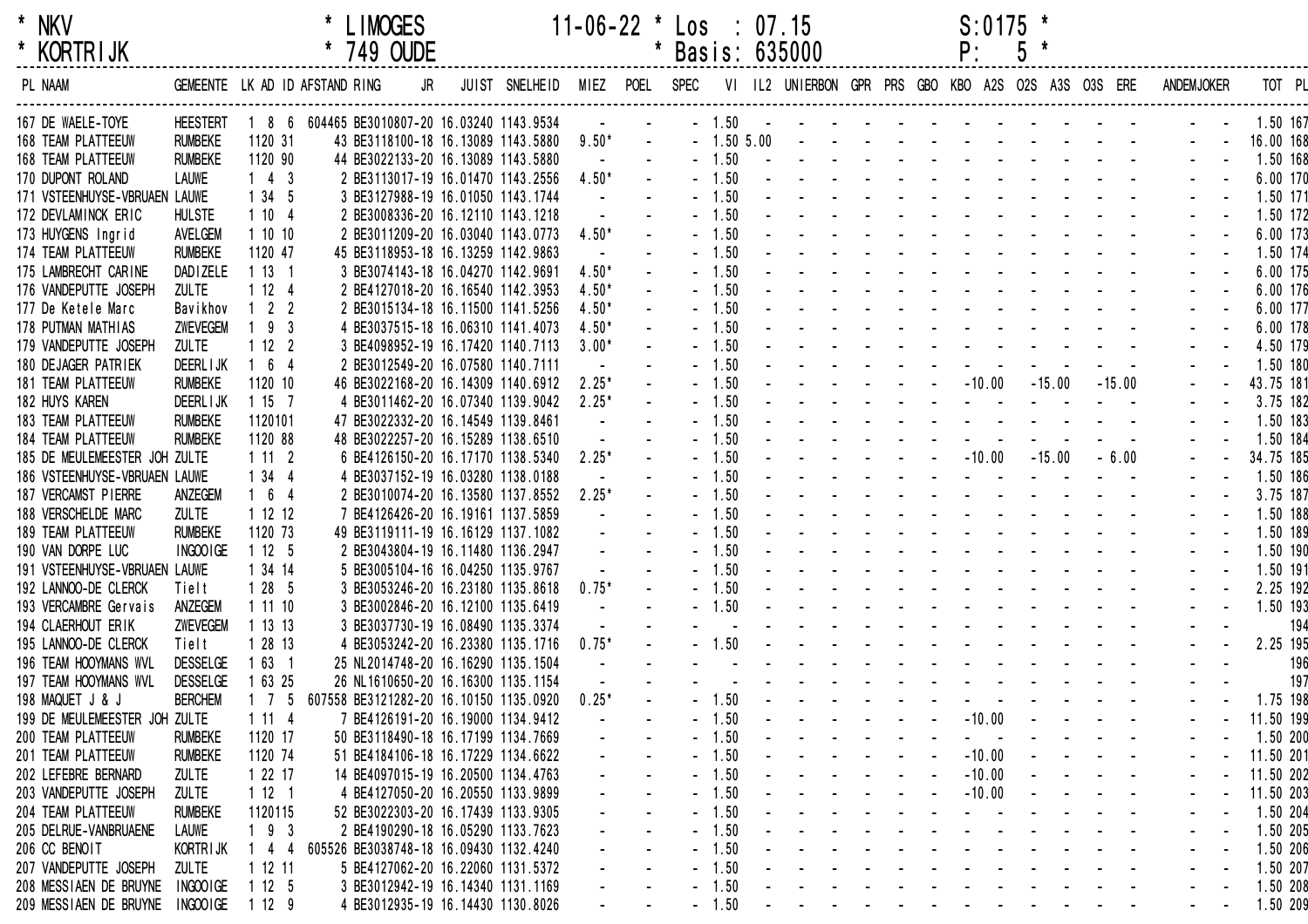| <b>KORTRIJK</b> |  |
|-----------------|--|

| <b>KORIRIJK</b>                  |                 |                                | 749 OUDE                                       |    |                                                      |                |         | Basis: 635000 |  | Ρ.                                                                                                                                                                                                                             | O |          |            |               |                   |           |          |
|----------------------------------|-----------------|--------------------------------|------------------------------------------------|----|------------------------------------------------------|----------------|---------|---------------|--|--------------------------------------------------------------------------------------------------------------------------------------------------------------------------------------------------------------------------------|---|----------|------------|---------------|-------------------|-----------|----------|
| PL NAAM                          |                 | GEMEENTE LK AD ID AFSTAND RING |                                                | JR | JUIST SNELHEID                                       | MIEZ POEL SPEC |         |               |  | VI IL2 UNIERBON GPR PRS GBO KBO A2S O2S A3S O3S ERE                                                                                                                                                                            |   |          |            |               | <b>ANDEMJOKER</b> |           | TOT PL   |
| 210 SIERENS NORBERT              | <b>ZWEVEGEM</b> | 1156                           | 6 BE3113610-18 16.12040 1130.4239              |    |                                                      |                | $-1.50$ |               |  | and a straightful and a straight and                                                                                                                                                                                           |   |          |            |               |                   |           | 1.50 210 |
| 211 TEAM PLATTEEUW               | <b>RUMBEKE</b>  | 1120113                        | 53 BE3118531-18 16.19319 1130.1822             |    |                                                      |                | $-1.50$ |               |  | and a series of the series of the series                                                                                                                                                                                       |   |          |            |               |                   |           | 1.50 211 |
| 212 TEAM PLATTEEUW               | <b>RUMBEKE</b>  | 1120 51                        | 54 BE3022496-20 16.19429 1129.8018             |    |                                                      |                | $-1.50$ |               |  | and a straightful and a straight and                                                                                                                                                                                           |   |          |            |               |                   |           | 1.50 212 |
| 213 MESSIAEN DE BRUYNE           | INGOOIGE        | 1121                           | 5 BE3012933-19 16.15330 1129.0593              |    |                                                      |                | $-1.50$ |               |  | the contract of the contract of the contract of                                                                                                                                                                                |   |          |            |               |                   |           | 1.50 213 |
| 214 DECRITS HERMAN               | KLUISBER        | $1\quad 5\quad 1$              | 2 BE4052366-18 16.10269 1128.1854              |    |                                                      |                | $-1.50$ |               |  | and a state of the state of the state of the state of the state of the state of the state of the state of the                                                                                                                  |   |          |            |               |                   |           | 1.50 214 |
| 215 POLLET IGNACE                | <b>BEVEREN-</b> | 1 13 10                        | 612770 BE3014436-20 16.18480 1126.8297         |    |                                                      |                | $-1.50$ |               |  |                                                                                                                                                                                                                                |   |          |            |               |                   |           | 1.50 215 |
| 216 DUPONT ROLAND                | <b>LAUWE</b>    | $142$                          | 3 BE3005507-18 16.09370 1126.5043              |    |                                                      |                | $-1.50$ |               |  | $-10.00$                                                                                                                                                                                                                       |   | $-15.00$ | $\sim 100$ | $\sim$ $\sim$ |                   | 26.50 216 |          |
| 217 VOET DOMINIQUE               | <b>KLUISBER</b> | $1 \quad 3 \quad 2$            | 3 BE4146404-20 16.14330 1126.1477              |    |                                                      |                | $-1.50$ |               |  | $-10.00$                                                                                                                                                                                                                       |   | $-12.50$ | $\sim$     |               |                   | 24.00 217 |          |
| 218 TEAM HOOYMANS WVL            | <b>DESSELGE</b> | 1 63 50                        | 27 NL1608878-20 16.20540 1125.9663             |    |                                                      |                |         |               |  |                                                                                                                                                                                                                                |   |          |            |               |                   |           | 218      |
| 219 LAMBRECHT CARINE             | DAD I ZELE      | 1137                           | 4 BE3120451-20 16.12310 1125.8163              |    |                                                      |                | $-1.50$ |               |  | the contract of the contract of the                                                                                                                                                                                            |   |          |            |               |                   |           | 1.50 219 |
| 220 TEAM PLATTEEUW               | <b>RUMBEKE</b>  | 1120 99                        | 55 BE3022528-20 16.22119 1124.6745             |    |                                                      |                | $-1.50$ |               |  | and a series of the series of                                                                                                                                                                                                  |   |          |            |               |                   |           | 1.50 220 |
| 221 TEAM PLATTEEUW               | <b>RUMBEKE</b>  | 1120 62                        | 56 BE3022301-20 16.22179 1124.4690             |    |                                                      |                | $-1.50$ |               |  |                                                                                                                                                                                                                                |   |          |            |               |                   |           | 1.50 221 |
| 222 HOUFFL I JN-GOEMAERE         | ANZEGEM         | 1124                           | 7 BE4052782-20 16.18120 1124.1955              |    |                                                      |                | $-1.50$ |               |  | $    -$ 10.00                                                                                                                                                                                                                  |   |          |            |               |                   | 11.50 222 |          |
| 223 DE SCHEEMAEKER F-D OOIGEM    |                 |                                | 1 17 14 614264 BE3006636-20 16.21340 1123.8592 |    |                                                      |                | $-1.50$ |               |  | and a strain and a strain and                                                                                                                                                                                                  |   |          |            |               |                   |           | 1.50 223 |
| 224 DE WAELE-TOYE                | <b>HEESTERT</b> | $181$                          | 2 BE3012474-19 16.12510 1123.8542              |    |                                                      |                | $-1.50$ |               |  | design and a state of the state of                                                                                                                                                                                             |   |          |            |               |                   |           | 1.50 224 |
| 225 SIERENS NORBERT              | <b>ZWEVEGEM</b> | 1 15 11                        | 7 BE3113607-18 16.16180 1121.5832              |    |                                                      |                | $-1.50$ |               |  | and a series of the series of the                                                                                                                                                                                              |   |          |            |               |                   |           | 1.50 225 |
| 226 DESIMPEL GEERT               | <b>INGELMUN</b> | $199$                          | 3 BE3030659-16 16.24530 1121.5725              |    |                                                      |                | $-1.50$ |               |  | and a series of the series of the series                                                                                                                                                                                       |   |          |            |               |                   |           | 1.50 226 |
| 227 SIERENS NORBERT              | <b>ZWEVEGEM</b> | 1 15 12                        | 8 BE3071630-19 16.16190 1121.5487              |    |                                                      |                | $-1.50$ |               |  | and a strain and a strain and a                                                                                                                                                                                                |   |          |            |               |                   |           | 1.50 227 |
| 228 TEAM HOOYMANS WVL            | <b>DESSELGE</b> | 1 63 44                        | 28 NL2014751-20 16.23060 1121.4468             |    |                                                      |                |         |               |  | and a series of the series of                                                                                                                                                                                                  |   |          |            |               |                   |           | 228      |
| 229 LAMBRECHT CARINE             | DAD I ZELE      | 1132                           | 5 BE3074153-18 16.14390 1121.3657              |    |                                                      |                | $-1.50$ |               |  | and a series of the series of the                                                                                                                                                                                              |   |          |            |               |                   |           | 1.50 229 |
| 230 VLIEGHE-OPSOMER              | <b>HEESTERT</b> | $1 \quad 2 \quad 1$            | 604101 BE3092217-19 16.14070 1120.5385         |    |                                                      |                | $-1.50$ |               |  | the second contract of the second contract of the second second contract of the second second second second second second second second second second second second second second second second second second second second se |   |          |            |               |                   |           | 1.50 230 |
| 231 TEAM PLATTEEUW               | <b>RUMBEKE</b>  | 1120110                        | 57 BE3119737-19 16.24169 1120.4088             |    |                                                      |                | $-1.50$ |               |  | the second contract of the second contract of                                                                                                                                                                                  |   |          |            |               |                   |           | 1.50 231 |
| 232 LAMBRECHT CARINE             | DAD I ZELE      | 1139                           | 6 BE3120469-20 16.15120 1120.2240              |    |                                                      |                | $-1.50$ |               |  |                                                                                                                                                                                                                                |   |          |            |               |                   |           | 1.50 232 |
| 233 SIERENS NORBERT              | <b>ZWEVEGEM</b> | 1157                           | 9 BE3129288-14 16.17080 1119.8592              |    |                                                      |                | $-1.50$ |               |  | $   -10.00$                                                                                                                                                                                                                    |   |          |            |               |                   | 11.50 233 |          |
| 234 DELRUE-VANBRUAENE            | <b>LAUWE</b>    | $195$                          | 3 BE4190297-18 16.12140 1119.5173              |    |                                                      |                | $-1.50$ |               |  | and a strong control of the strong strong                                                                                                                                                                                      |   |          |            |               |                   |           | 1.50 234 |
| 235 TEAM HOOYMANS WVL            | <b>DESSELGE</b> | 1 63 27                        | 29 NL1610684-20 16.24030 1119.5064             |    |                                                      |                |         |               |  | and a straight and a straight and                                                                                                                                                                                              |   |          |            |               |                   |           | 235      |
| 236 DEVLAMINCK ERIC              | <b>HULSTE</b>   | 1103                           | 3 BE3043114-15 16.23410 1119.1628              |    |                                                      |                | $-1.50$ |               |  | and a series of the series of                                                                                                                                                                                                  |   |          |            |               |                   |           | 1.50 236 |
| 237 VERVALLE STEFAN              | <b>OESELGEM</b> | 1112                           | 622463 BE3057147-18 16.31120 1119.1352         |    |                                                      |                |         |               |  | the contract of the contract of the con-                                                                                                                                                                                       |   |          |            |               |                   |           | 237      |
| 238 CLAERHOUT ERIK               | <b>ZWEVEGEM</b> | 1138                           | 4 BE3007905-16 16.16330 1119.1247              |    |                                                      |                | $-1.50$ |               |  | the contract of the contract of the contract of                                                                                                                                                                                |   |          |            |               |                   |           | 1.50 238 |
| 239 FOURNEAU Cyriel & R MOEN     |                 | $1 \quad 7 \quad 6$            | 2 BE3080393-20 16.13540 1118.7345              |    |                                                      |                | $-1.50$ |               |  | the contract of the contract of the contract of                                                                                                                                                                                |   |          |            |               |                   |           | 1.50 239 |
| 240 VERSCHUERE JACQUES           | <b>BEVEREN</b>  | 1 13 12                        | 6 BE3095319-17 16.23431 1118.0818              |    |                                                      |                | $-1.50$ |               |  | the contract of the contract of the contract of the contract of the contract of the contract of the contract of the contract of the contract of the contract of the contract of the contract of the contract of the contract o |   |          |            |               |                   |           | 1.50 240 |
| 241 HOUFFLIJN-GOEMAERE           | ANZEGEM         | 1 12 11                        | 8 BE4057672-19 16.21140 1117.9526              |    |                                                      |                | 1.50    |               |  | and a strong control of the state of                                                                                                                                                                                           |   |          |            |               |                   |           | 1.50 241 |
| 242 DEFOORT - DECLERCQ           | DEERL I JK      | 1 15 14                        | 2 BE3038676-18 16.21250 1117.6617              |    |                                                      |                | 1.50    |               |  |                                                                                                                                                                                                                                |   |          |            |               |                   |           | 1.50 242 |
| 243 VERSCHUERE JACQUES           | <b>BEVEREN</b>  | 1 13 11                        | 7 BE3035840-18 16.24041 1117.3691              |    |                                                      |                | $-1.50$ |               |  | $-10.00$                                                                                                                                                                                                                       |   |          |            |               |                   | 11.50 243 |          |
| 244 POLLET IGNACE                | <b>BEVEREN-</b> | 1 13 12                        | 2 BE3112422-17 16.23310 1117.1402              |    |                                                      |                | 1.50    |               |  |                                                                                                                                                                                                                                |   |          |            |               |                   |           | 1.50 244 |
| 245 VSTEENHUYSE-VBRUAEN LAUWE    |                 | 1 34 26                        | 6 BE3037133-19 16.13310 1116.7807              |    |                                                      |                | 1.50    |               |  |                                                                                                                                                                                                                                |   |          |            |               |                   |           | 1.50 245 |
| 246 LAMBRECHT CARINE             | <b>DADIZELE</b> | 1134                           | 7 BE3090614-19 16.16530 1116.7441              |    |                                                      |                | 1.50    |               |  |                                                                                                                                                                                                                                |   |          |            |               |                   |           | 1.50 246 |
| 247 VSTEENHUYSE-VBRUAEN LAUWE    |                 | 1 34 17                        | 7 BE3127963-19 16.13520 1116.0553              |    |                                                      |                | 0.50    |               |  |                                                                                                                                                                                                                                |   |          |            |               |                   |           | 0.50 247 |
| 248 DE JONGHE- DESNIJDE BAVIKHOV |                 | 1 3<br>2                       | 612371 BE3110554-19 16.23510 1115.7347         |    |                                                      |                |         |               |  |                                                                                                                                                                                                                                |   |          |            |               |                   |           | 248      |
| 249 VERRUE PIET                  | ST DENIJ        | 1112                           | 600315 BE3081351-20 16.13310 1114.7566         |    |                                                      |                |         |               |  |                                                                                                                                                                                                                                |   |          |            |               |                   |           | 249      |
| 250 TEAM PLATTEEUW               | <b>RUMBEKE</b>  | 1120 86                        | 58 BE3022218-20 16.27139 1114.4236             |    |                                                      |                |         |               |  |                                                                                                                                                                                                                                |   |          |            |               |                   |           | 250      |
|                                  |                 |                                |                                                |    | ----------- Geld buiten de prijzen tot : 1-18.4448,1 |                |         |               |  |                                                                                                                                                                                                                                |   |          |            |               |                   |           |          |
| * DUPONT ROLAND                  | <b>LAUWE</b>    | $144$                          | 4 BE3017702-20 16.15460 1113.6929              |    |                                                      |                |         |               |  | $-10.00$                                                                                                                                                                                                                       |   |          |            |               |                   | 10.00     |          |
|                                  |                 |                                |                                                |    |                                                      |                |         |               |  |                                                                                                                                                                                                                                |   |          |            |               |                   |           |          |